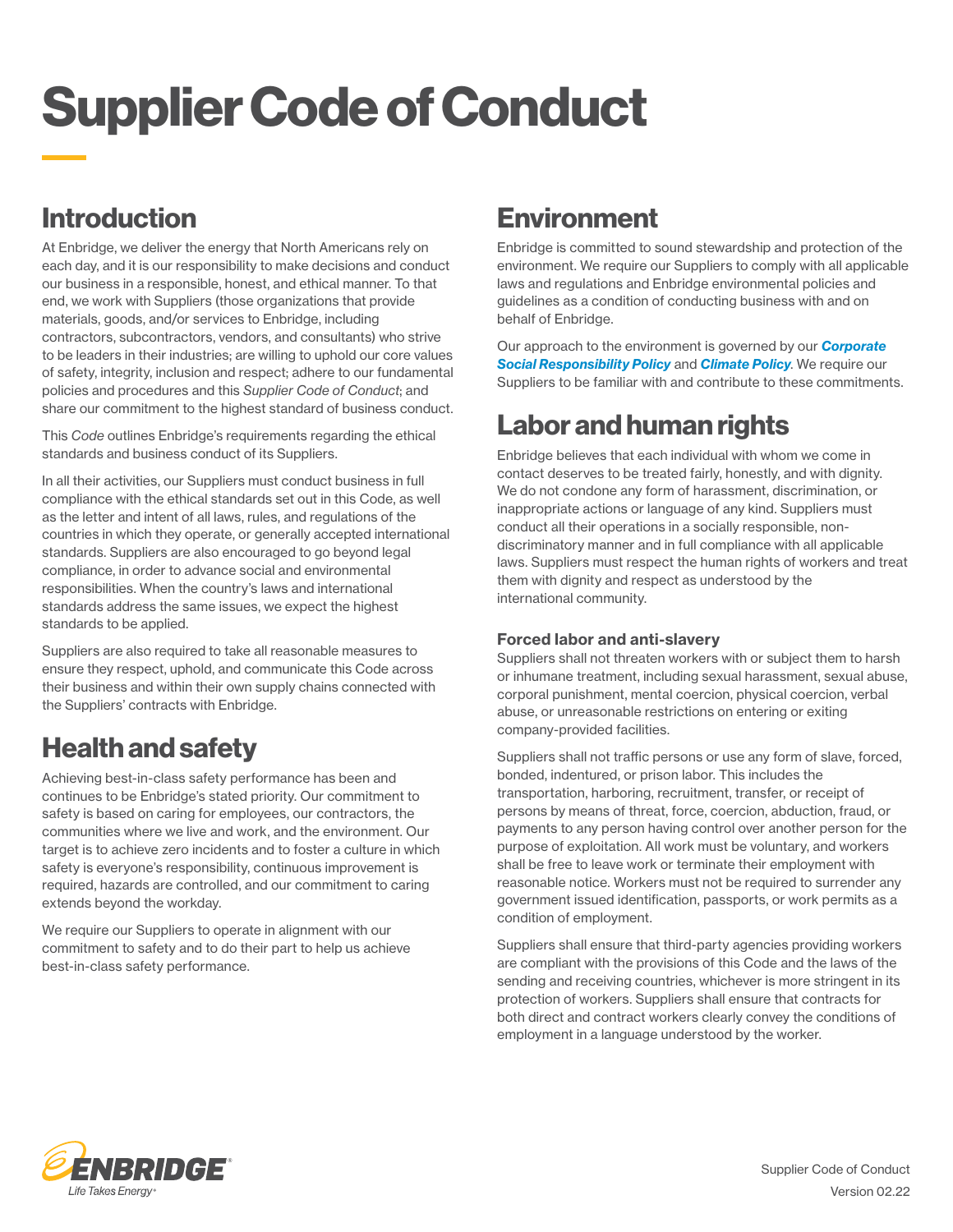### Child labor

The acceptable minimum age for employees is 15 years. As far as necessary and only if national law permits, children under the age of 15 are allowed to carry out light work that does not interfere with compulsory schooling. Employees under the age of 18 years are not to be involved in night work or work that is hazardous or likely to have a negative impact on the employee's physical or mental development.

### Equal opportunity rights (adopt non-discriminatory practices)

We require our Suppliers to provide a workplace that is inclusive and free of harassment and unlawful discrimination. Suppliers shall not engage in discrimination based on race, color, age, gender, sexual orientation, ethnicity, disability, pregnancy, religion, political affiliation, union membership, or civil status in hiring and employment practices such as promotions, rewards, and access to training.

### Wages and benefits

Suppliers must comply with all applicable wage laws, including those relating to minimum wages, overtime hours and legally mandated benefits. Where no wage law exists, workers must be paid at least the minimum local industry standard.

### Freedom of association and collective bargaining

We require our Suppliers to respect the rights of workers to freely join labor unions, seek representation and join workers' councils in accordance with local laws, and to bargain collectively.

### Supplier diversity and Indigenous peoples

We recognize that a strong, diverse supplier community is essential to economic vitality, and we seek opportunities to conduct business with competitive, diverse suppliers and Indigenous businesses, as described in our *[Supplier Diversity Policy](https://www.enbridge.com/~/media/Enb/Documents/Work%20with%20Enbridge/ENB%20Supplier%20Diversity%20Policy_Mar2021.pdf?la=en)* and **[Indigenous Peoples Policy](http://www.enbridge.com/~/media/Enb/Documents/About%20Us/indigenous_peoples_policy.pdf?la=en)**. This provides economic impact and supports the communities in which we live and work.

Enbridge defines a "Diverse" supplier as a Supplier that is at least fifty-one percent (51%) owned, managed, and controlled by a diverse person or group with U.S. or Canadian citizenship, and certified by a nationally- or regionally-recognized third party as one or more of these classifications: minority-owned, woman-owned, LGBTQ-owned, disability-owned, veteran-owned, and/or small business suppliers. Supplier diversity encourages the use of diverse suppliers and Indigenous businesses throughout the supply chain, providing an equal opportunity for qualified companies to earn Enbridge business.

We encourage Suppliers to work cooperatively with Enbridgeidentified diverse suppliers and to develop and utilize diverse suppliers of their own while performing work on our behalf.

Suppliers may be required to report to Enbridge on a regular basis the amount of spend with qualified diverse companies that can be contributed as part of purchases made by Enbridge.

### Supporting our communities

Enbridge believes in supporting and investing in the communities where our employees live and work. As a part of our continuing commitment in these communities, we encourage Suppliers to promote development of sub-suppliers through capacity building by developing and strengthening skills and abilities and providing resources that communities, organizations, and people need. This approach both stimulates local economic development and creates long-lasting benefits to communities.

### Ethical business dealings

### Business integrity

We require our Suppliers: (i) to maintain the highest standards of corporate ethics and integrity; (ii) to comply with all applicable federal, provincial, state, and local laws, regulations, and procedures; and (iii) to comply with this Code and any other policies and procedures communicated by Enbridge.

### Anti-bribery and anti-corruption

Suppliers must never offer or accept improper payments, inappropriate gifts or anything of value, directly or indirectly, that could influence a business decision in or to gain an advantage in business. Any form of bribery, corruption, kickbacks or extortion is prohibited. Enbridge further does not permit the making of facilitation (or grease) payments in order to secure or expedite routine government actions.

Payments to public officials (federal, provincial, municipal or indigenous) are of particular concern. Suppliers dealing with public officials on Enbridge's behalf must exercise particular caution not to provide such public officials with anything of value that could be construed as a bribe or to create a perception of bribery.

### Financial crimes

Suppliers may not engage, directly or indirectly, in any form of accepting, concealing, converting and/or transferring funds obtained from criminal activities. Any form of money laundering, embezzlement, terrorist financing, facilitation of tax evasion, fraud or falsification is prohibited.

### Fair competition and anti-trust legislation

We require our Suppliers to comply with all applicable Canadian, United States, or other foreign competition and antitrust legislation.

### Responsible business behavior

### Timely, accurate and complete business records

Suppliers are required to maintain reasonable, complete and accurate books and records, including producing timely, accurate, and complete business records for all Enbridge transactions. This includes preparing accurate invoices and other financial records that are in accordance with professional accounting standards, applicable legal requirements and contractual terms and obligations. When submitting business records to Enbridge, compliance with reporting standards as set by regional regulators must also be taken into account.

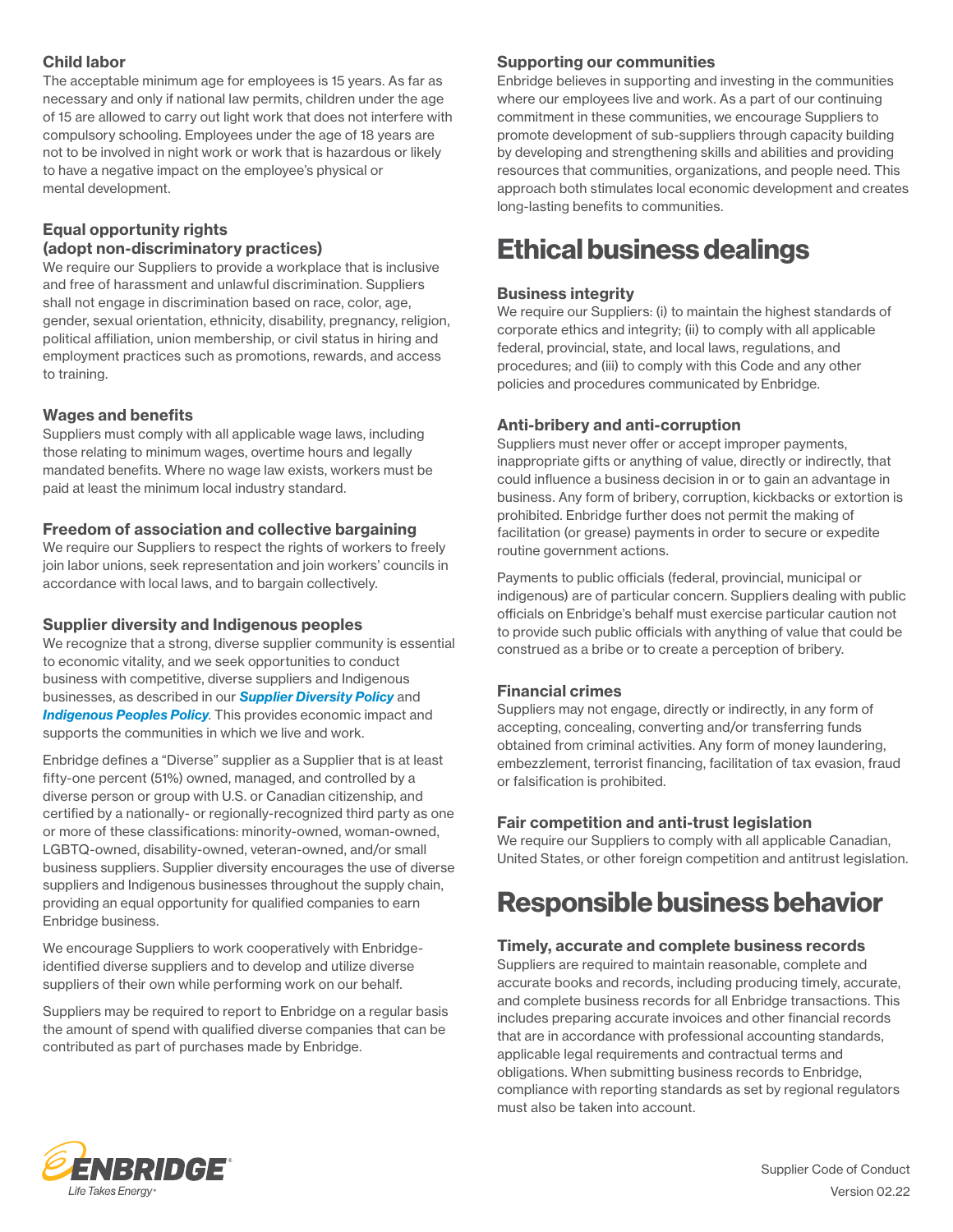Suppliers must create, retain, and dispose of business records in full accordance with applicable legal and contractual requirements. Enbridge reserves the right from time to time to monitor Supplier records as they pertain to work being performed for Enbridge.

### Conflict of interest

A conflict of interest exists any time there is a conflict between a personal interest (financial or otherwise) and the interests of Enbridge. Suppliers, their employees, or their families cannot receive improper benefits through the relationship with Enbridge or allow other activities to interfere with acting in the best interests of Enbridge. A conflict may arise with Suppliers that employ or are partially or fully controlled by an Enbridge employee or family member.

All and any conflict of interest in any business dealing with Enbridge, of which the Supplier is aware, must be declared to Enbridge to allow Enbridge the opportunity to take appropriate action.

### Confidentiality and privacy

Unless disclosure is authorized or legally mandated (for example by court order), we require our Suppliers to protect the confidentiality of employee and customer information in compliance with applicable privacy legislation, irrespective of whether the information and data was provided by the employee or customer, or was created by the Supplier. Suppliers should consider all non-public information to be confidential. Buying and selling securities based on material non-public information, as well as sharing non-public information is prohibited and could result in serious civil and criminal penalties.

### Third-party risk management

We require Suppliers to have a third-party risk management program in place for onboarding and monitoring their suppliers to mitigate third-party risk in relation to sanctions, anti-bribery and anti-corruption laws, human rights laws and fair labor standards, data protection laws and adherence to privacy and cybersecurity best practices. Suppliers must implement a risk-based approach, conducting due diligence in respect of, and imposing controls, including contractual obligations, in respect of those of their Suppliers that present a risk of non-compliance with the law, ethical standards or this Code. In supplying Enbridge with materials, goods or services, we require that our Suppliers not use third parties that are known to violate the standards set out in this Code.

### Sanctions and embargoes

International trade laws prohibit or restrict trade with certain countries that are subject to embargoes or sanctions, as well as with certain individuals and organizations (e.g., entities that have ties to actual or suspected terrorists or drug traffickers).

All and any instances of the Supplier, any of its affiliates or any of their directors, officers or employees appearing on an individual, organizational or country sanction or embargo list must be declared to Enbridge to allow Enbridge the opportunity to take appropriate action prior to entering into and during any business transaction.

### Responsible sourcing

We require our Suppliers to ensure that materials used in the products they supply do not contain conflict resources such as metals derived from minerals that originated from a conflict region that directly or indirectly benefits armed groups.

Responsible sourcing also includes managing supply chains to ensure products supplied to Enbridge and the materials and parts used to manufacture such products are not sourced using child or forced labor, that sub-contractors will not put Enbridge at risk of bribery and corruption, that third parties used by Suppliers are not subject to sanctions, and that they will not put Enbridge at risk of cyber-attacks or privacy breaches.

### Competitive protocol

Enbridge requires all Suppliers to engage in the highest ethical standards during the sourcing process. Any competitive biddingrelated initiative, including the Request for Proposal (RFP), Request for Information (RFI) or Request for Quotes (RFQ), ("RFx") is both confidential and proprietary to Enbridge. Suppliers must not reference the initiative in any publicity without prior written consent from Enbridge.

The point of contact stated in the RFx is the sole point of contact for any matter related to the RFx. Suppliers must not contact any other person at Enbridge regarding that specific initiative, nor should the RFx be discussed with any other Enbridge employee.

Suppliers must refrain from discussing or disclosing their pricing, costs, and any other contract terms with their competitors at any time and especially during a competitive bidding process and an active contract term.

### Product safety and quality

Suppliers will meet or exceed applicable laws and regulations as well as contractually agreed quality requirements that meet Enbridge's needs, perform as warranted, and are safe for their intended use. Suppliers must develop and maintain processes to detect counterfeit parts and materials and exclude them from products that Enbridge purchases.

### Enbridge resources

Enbridge's resources include, among other things, property, assets, intellectual property, and confidential information.

Suppliers are responsible for safeguarding our resources used in the course of performing their work and must make every effort to protect all our resources. These resources must only be used for legitimate business purposes to advance the interests of Enbridge. The personal use of Enbridge resources without prior written permission is prohibited.

The intellectual property rights of Enbridge and third parties with whom we work must be honored at all times. Suppliers are obligated to inform Enbridge of any situation that may constitute a violation of our property rights.